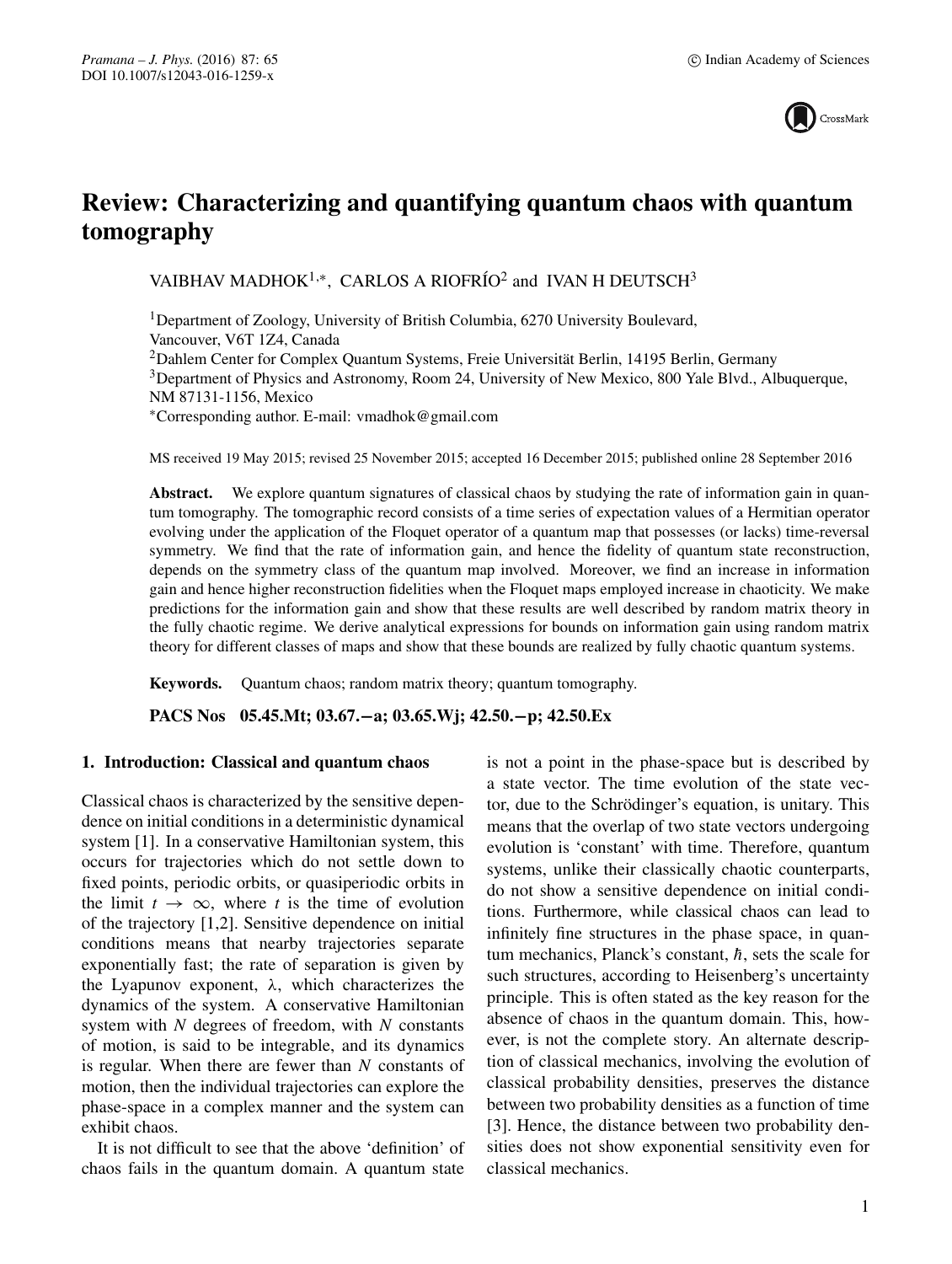All this leads to two interesting questions:

- (1) How does classically chaotic dynamics inform us about certain properties of quantum systems, e.g., the energy spectrum, nature of eigenstates, correlation functions, and more recently, entanglement and quantum discord. Alternatively, what features of quantum systems arise due to the fact that their classical description is chaotic?
- (2) Since all systems are fundamentally quantum mechanical, how does classical chaos, with trajectories sensitive to initial conditions, arise out of the underlying quantum equations of motion?

These two questions are not unrelated. However, the first question deals mainly with finding the signatures of chaos by studying the properties of the quantum Hamiltonian, while the second concerns with the dynamical behaviour of quantum states and the emergence of classically chaotic behaviour in the macroscopic limit.

A central result of quantum chaos is its relationship to the theory of random matrices [4]. In the limit of large Hilbert space dimensions (small  $\hbar$ ), for parameters such that the classical description of the dynamics shows global chaos, the eigenstates and eigenvalues of the quantum dynamics have the statistical properties of an ensemble of random matrices. The appropriate ensemble depends on the properties of the quantum system under time-reversal [4]. The ensemble of random matrices used to describe the Hamiltonians unrestricted by the time-reversal symmetry is the Gaussian unitary ensemble (GUE). Similarly, the ensemble of random matrices used to describe the Hamiltonians having a time-reversal symmetry are given by the Gaussian orthogonal ensemble (GOE). The other class of random matrices typically studied are the random unitary matrices. They are employed for periodically-driven systems, as models of the unitary 'Floquet' operators, F, describing the change of quantum state during one cycle of the driving. Powers of the 'Floquet' operator,  $F<sup>n</sup>$ , give us a stroboscopic description of the dynamics. The ensemble of random unitaries are also known as the 'circular ensembles', originally introduced by Dyson [5]. As was the case for random Hermitian matrices, time-reversal symmetry arguments play similar roles in the choice of appropriate ensemble of random unitaries employed to model the 'Floquet' operator to study the properties of the chaotic system. Depending on whether the system has time-reversal symmetry or not, the appropriate ensemble of random unitaries is called the circular orthogonal ensemble (COE) or the circular unitary ensemble (CUE) respectively. The eigenvectors of the COE and CUE have the same properties as that for the respective GOE and GUE, but the eigenvalues are distributed differently. The circular unitary ensemble (CUE) is just the ensemble of random unitary matrices picked from  $U(n)$  according to the Haar measure. CUE eigenvalues lie on the unit circle in the complex plane, and hence the name.

From this fact, an important quantum signature of chaos was obtained by Bohigas and collaborators [6], describing the spectral statistics of quantum Hamiltonians whose classical counterparts exhibit complete chaos using random matrix theory. Such signatures of quantum chaos have mainly focussed on the timeindependent Schrödinger's equation and features like energy spectra and eigenstates.

Though quantum systems show no exponential separation under the evolution of a known unitary evolution, they do show a sensitivity to the parameters in the Hamiltonian [7]. Peres [7] showed that the evolution of a quantum state is altered when a small perturbation is added to the Hamiltonian. As time progresses, the overlap of the perturbed and unperturbed states gives an indication of the stability of quantum motion. It was shown that if a quantum system has a classically chaotic analog, this overlap has a very small value. On the other hand, if the classical analog is regular, the overlap remains appreciable. In another perspective, as seen in the work of Schack and Caves, quantum systems exhibit chaos when they are perturbed by the environment. They become hypersensitive to perturbations [8], as seen in the information-theoretic studies of the cost to maintain low entropy in the face of loss of information to the environment. This particular feature of quantum chaotic systems has several interesting consequences. For example, Shepelyansky has done extensive work on the issue of many-body quantum chaos in the quantum computer hardware and its effect on the accuracy of quantum computation [9] in the absence of error correction. Recently, classical simulations of quantum dynamics have been connected to integrability and chaos [10].

It is imperative to mention the role played by quantum information theory in the above journey. Quantum information science has added a whole new perspective to the study of quantum mechanics. This has resulted in a better understanding of quantum phenomena like entanglement and decoherence, and given us the tools to view certain quantum properties of physical systems as a resource. This has also enabled us to address the key questions in quantum chaos from a new perspective. As mentioned above, this has led to an information theoretic characterization of quantum chaos [8] and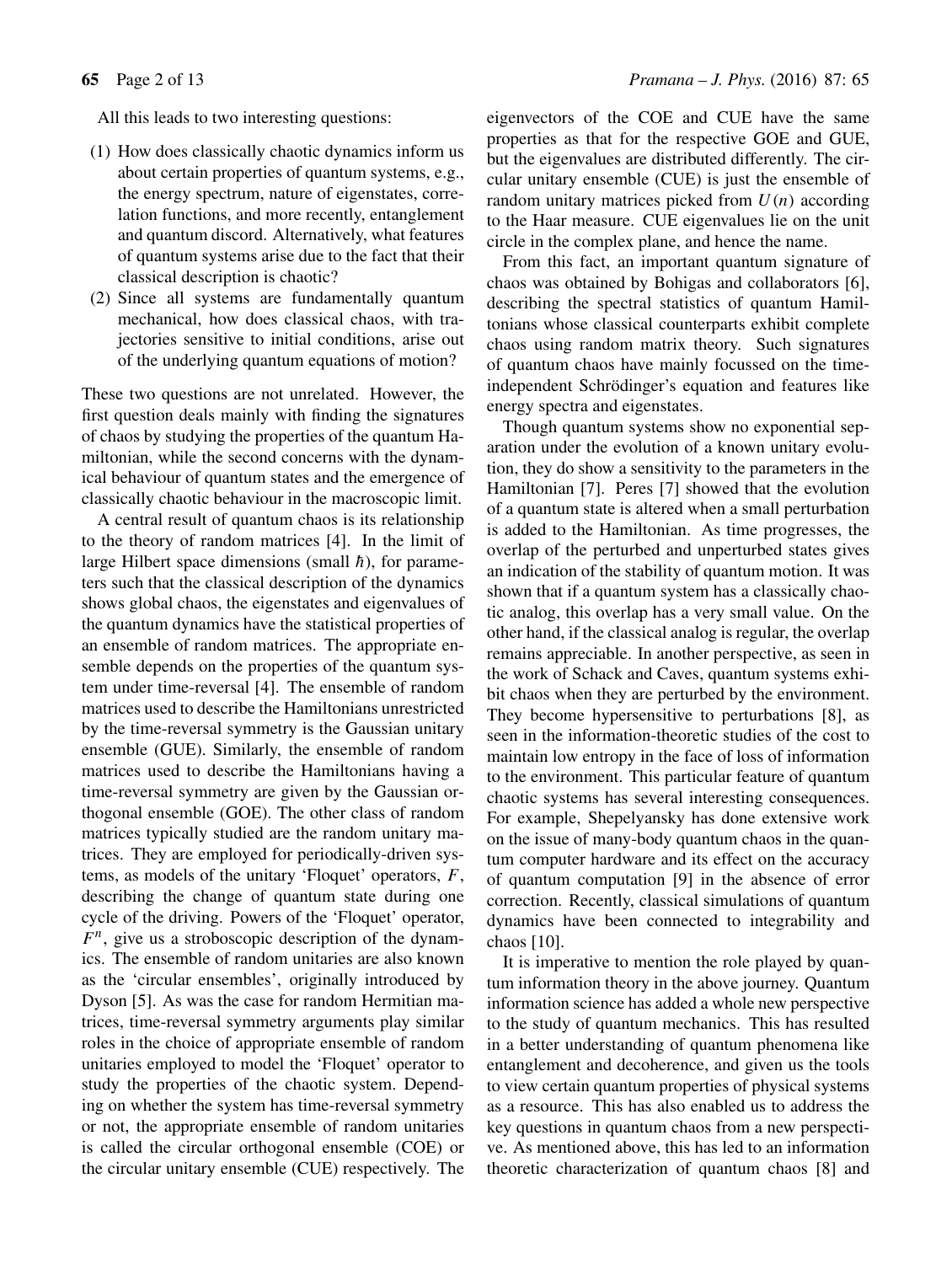explained the exploration of the behaviour of chaotic quantum systems in the presence of environmentinduced decoherence [11] along with its connection to the quantum-to-classical transition. The study of quantum chaos from a quantum information perspective is also closely related to the theory and application of random quantum circuits [12]. In the last two decades, quantum information theory has given us a new perspective in finding the fingerprints of chaos in quantum mechanics. The dynamical generation of entanglement and discord and information gain in tomography have been studied as signatures of classical chaos in the quantum world [13–24].

The connection between entanglement and chaos, in particular, received considerable attention in the previous decade. It was demonstrated numerically as well as analytically, that ergodicity associated with both the classical and quantum chaotic dynamics plays a crucial role in the generation of entanglement. Classical chaos takes initially localized probability distributions on the phase space to random distribution. The quantized versions similarly take localized coherent states to pseudorandom states in the Hilbert space that have nearly maximal entanglement [22]. This is closely related to the entanglement properties of random states in the Hilbert states belonging to the unitary class with a broken time-reversal symmetry [25–30]. This work has further been extended to study the spectral density of Schmidt eigenvalues, that determine entanglement, for random states belonging to three main invariant classes of random matrix ensembles [31].

In [32], it was shown that information gain about an initial quantum state in the process of quantum tomography is a metric to characterize and quantify quantum chaos. In this work, we review this new informationtheoretic characterization of chaos and show how this procedure can be used to distinguish between symmetry classes of various quantum maps.

Quantum tomography is the process of estimating an unknown quantum state from the statistics of measurements made on many copies of the state. In this work, we extend our efforts on information gain in quantum tomography to characterize the properties of the underlying dynamics. In particular, we give new analytical results for the information gain for different classes of quantum maps depending on their time-reversal and parity-symmetry properties. The standard way to perform quantum tomography is to make projective measurements of an 'informationally complete' set of observables and repeat them many times. The statistics obtained are used to estimate the expectation values of the observables and hence the unknown initial state.

Projective measurements pose hurdles in exploring the connections between information gain in tomography and chaos due to large measurement back-action on the system. However, we overcome this by employing the protocol for tomography via weak continuous measurement developed by Silberfarb *et al* [33]. In this protocol, the ensemble is collectively controlled and probed in a time-dependent manner to obtain an 'informationally complete' continuous measurement record. We consider the case of a very weak measurement such that the back-action is negligible. This is possible when the uncertainty in any measurement outcome is small compared to the quantum uncertainty associated with the probe itself. We accurately model all the quantum dynamics occurring in the system, and then use the measurement time history to give us information about the initial quantum state. The dynamics is 'informationally complete' if the time history contains information about an arbitrary initial condition. Our goal is to characterize and quantify the performance of tomography, when the dynamics driving the system are chaotic in the classical limit. We use this to draw connections between the role played by regular and chaotic dynamics as well as the nature of symmetries of the dynamics in the tomography procedure. The work presented in this paper is intimately related to the protocols that have recently been implemented in the laboratory [34,35].

The remainder of this paper is organized as follows. In §2, the protocol for tomography via weak continuous measurement developed by Silberfarb *et al* [33] and Riofrío *et al* [36] is reviewed. In §3, how information gain while performing tomography is a quantum signature of classical chaos is demonstrated. Numerical simulations of the reconstruction fidelity and its relationship to the degree of chaos in the dynamics that drive the system are performed. We show how the fidelity obtained and the corresponding metrics to quantify information gain can be used to distinguish quantum maps belonging to different symmetry classes. Then these results are explained in terms of the properties of random states in Hilbert space. The results are discussed and summarized in §4.

### **2. Tomography via weak continuous measurement**

Quantum tomography is the procedure by which one estimates the state of a quantum system using the outcomes of several measurements performed on it. Traditionally, the measurements are implemented on many preparations of the system, which is a lengthy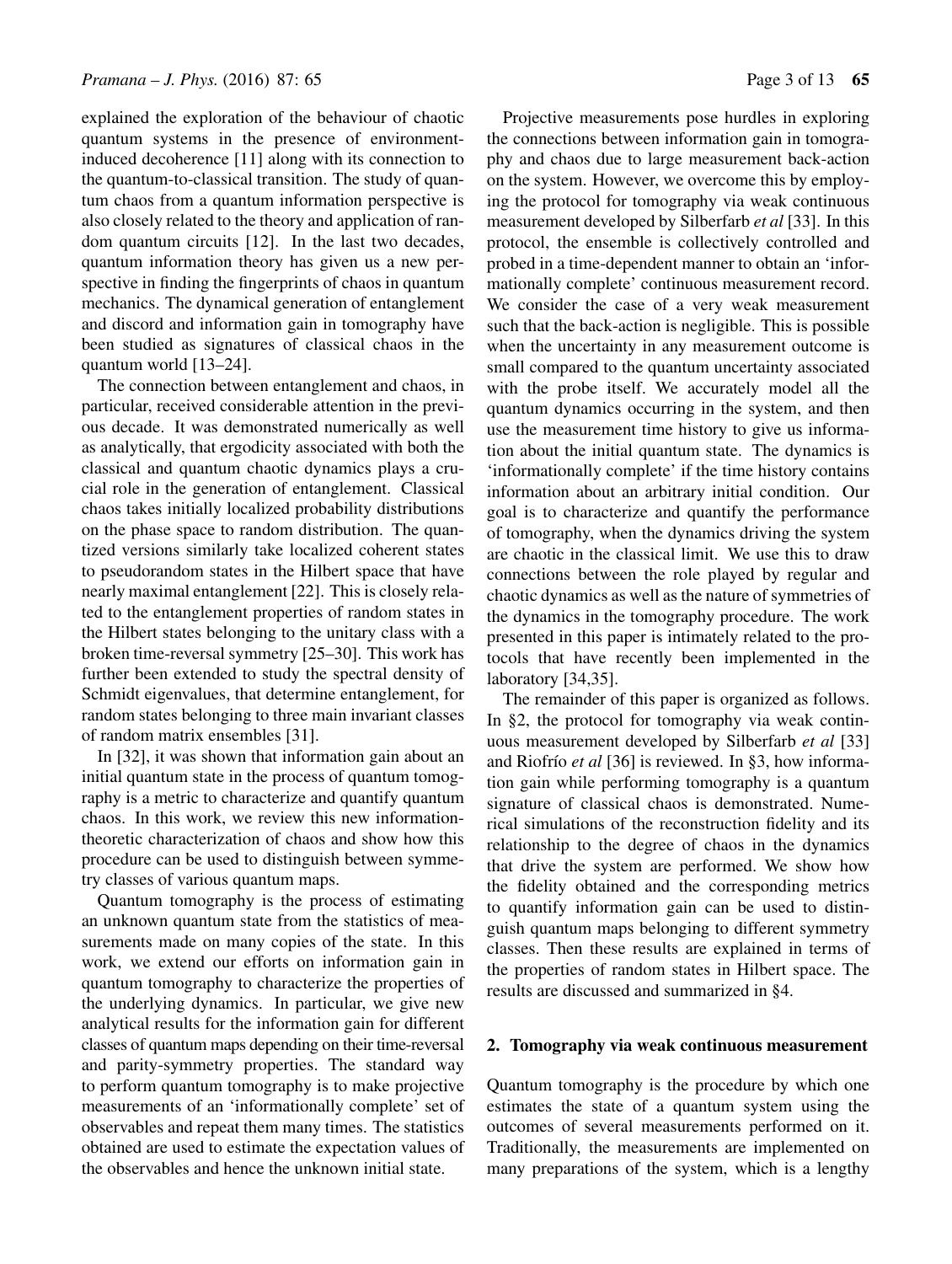and time-consuming process. In general, the procedure works as follows: A quantum system is prepared in a desired state, which one wants to verify. Due to experimental constraints and noise, the desired state is almost never realized in practice. Therefore, one seeks to determine how close the ideal state and the actual preparation are. Once the system is prepared, one proceeds to make measurements on different copies of it, and record random outcomes of those measurements. Finally, when enough measurements are done, one uses those outcomes in a post-processing stage, generally done after all data are collected, and computes an estimate of the state that was actually prepared in the laboratory. In this section, in more detail, quantum tomography is reviewed via a continuous measurement protocol, which is a more robust and efficient procedure when one has the ability to simultaneously prepare an ensemble of quantum systems.

Consider an ensemble of  $N$ , noninteracting, simultaneously prepared quantum systems in an identical, but unknown, state described by the density matrix  $\rho_0$ . Our goal is to determine  $\rho_0$  by continuously measuring an observable  $\mathcal{O}_0$ . The ensemble is collectively controlled and probed in a time-dependent manner to obtain an 'informationally complete' continuous measurement record. In order to achieve informational completeness, when viewed in the Heisenberg picture, the set of measured observables should span an operator basis for  $\rho_0$ . For a Hilbert space of finite dimension d, and fixing the normalization of  $\rho_0$ , the set of Hermitian operators must form a basis of  $su(d)$ . The measurement record is inverted to get an estimate of the unknown state. Laboratory realization of such a record is intimately tied to 'controllability', i.e., designing the system evolution in such a way as to generate arbitrary unitary maps. While it is desirable to obtain an informationally complete measurement record, we shall see that we can obtain high fidelity in tomography in some cases even when this is not the case [37].

In an idealized form, the probe performs a QND measurement that couples uniformly to the 'collective variable'  $\sum_{j=1}^{N} \mathcal{O}_0^{(j)}$  across the ensemble which is subsequently measured. For a strong QND measurement, quantum backaction will result in substantial entanglement among the particles. For a sufficiently weak measurement, the noise on the detector (e.g., shot noise of a laser probe) dominates the quantum fluctuation intrinsic to the measurement outcomes of the state (projection noise). In this case, we can neglect the backaction on the quantum state and the ensemble remains factorized. In order to obtain a measurement record that can be inverted to reconstruct an estimate of the initial state, one must drive the system by a carefully designed dynamical evolution that continually maps new information onto the measured observable. In order to do so, the system is manipulated by external fields. The Hamiltonian of the system,  $H(t)$  =  $H[\phi_i(t)]$ , is a functional of a set of time-dependent control functions,  $\phi_i(t)$ , so that the dynamics produces an informationally complete measurement record M.

Then we can write the measurement record obtained as

$$
\mathcal{M}(t) = \text{Tr}(\mathcal{O}_0 \rho(t)) + \sigma W(t), \qquad (1)
$$

amplified by the total number of copies  $(N \times n)$ this case). Here  $\sigma W(t)$  is a Gaussian-random variable with zero mean and variance  $\sigma^2$ , which accounts for the noise on the detector. As our goal is to estimate the initial state from the measurement record and the system dynamics, we shall work in the Heisenberg picture. Rewriting eq. (1) in the Heisenberg picture, we get

$$
\mathcal{M}(t) = \text{Tr}(\mathcal{O}(t)\rho_0) + \sigma W(t). \tag{2}
$$

We sample the measurement record at discreet times so that

$$
\mathcal{M}_i = \text{Tr}(\mathcal{O}_i \rho_0) + \sigma W_i.
$$
 (3)

Thus, the problem of state estimation is reduced to a linear stochastic estimation problem.

The goal is to determine  $\rho_0$ , given { $\mathcal{M}_i$ } for a well chosen  $\{O_i\}$ , in the presence of noise  $\{W_i\}$ . We use a simple linear parametrization of the density matrix

$$
\rho_0 = \frac{I}{d} + \sum_{\alpha=1}^{d^2 - 1} r_{\alpha} E_{\alpha},
$$
\n(4)

where d is the dimension of the Hilbert space,  $r_{\alpha}$  and  $d^2 - 1$  are real numbers (the components of a generalized Bloch vector) and  ${E_\alpha}$  is an orthonormal Hermitian basis of traceless operators. We can then write eq. (3) as

$$
\mathcal{M}_i = \sum_{\alpha=1}^{d^2-1} r_{\alpha} \text{Tr}(\mathcal{O}_i E_{\alpha}) + \sigma W_i,
$$
\n(5)

or, in the matrix form as

$$
\mathbf{M} = \tilde{\mathcal{O}} \mathbf{r} + \sigma \mathbf{W},\tag{6}
$$

which in general is an overdetermined set of linear equations with  $d^2 - 1$  unknowns **r** =  $(r_1, ..., r_{d^2-1})$ .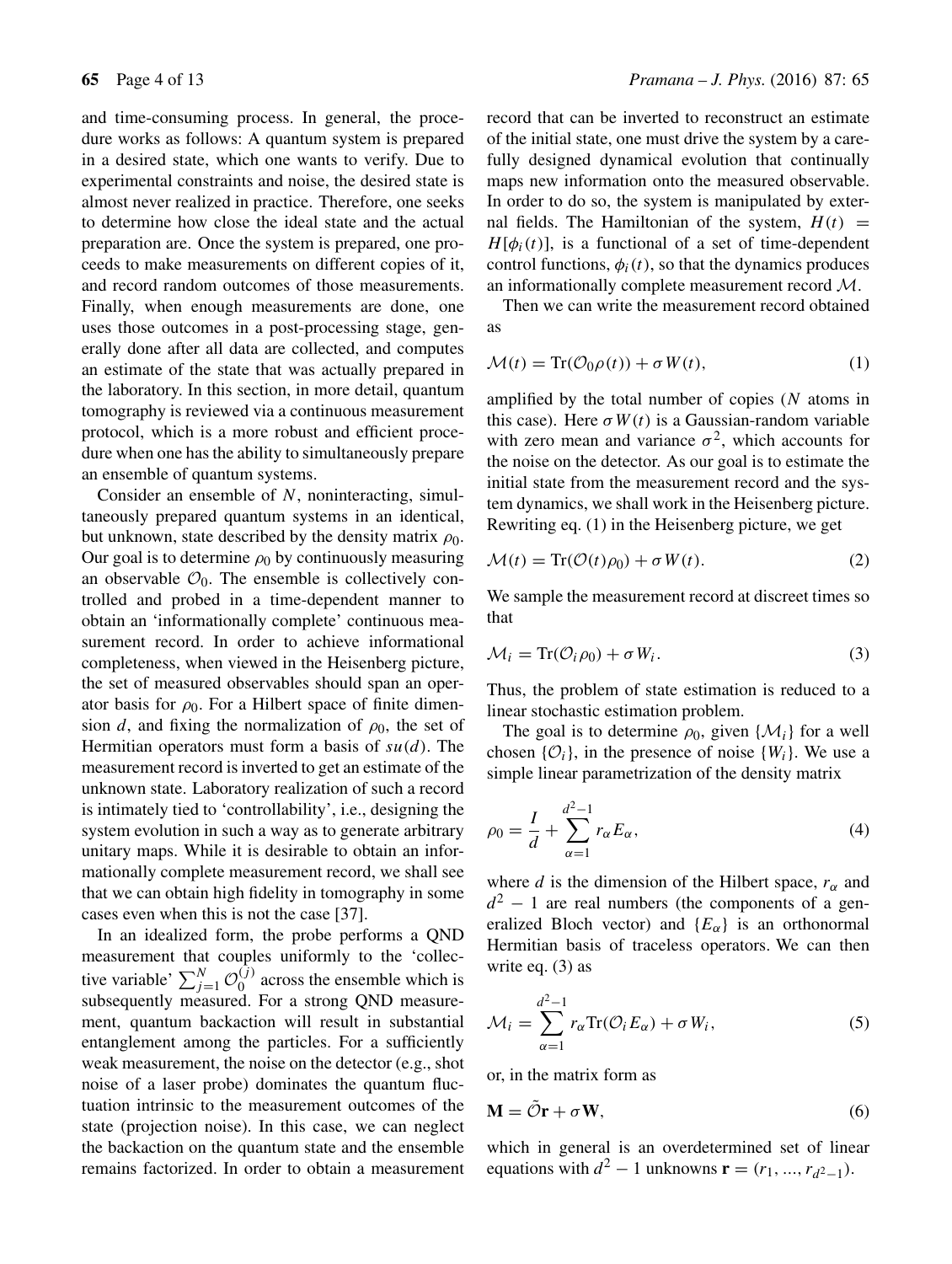The conditional probablity distribution for the random variable **M**, given the state **r**, is the Gaussian distribution

$$
\mathcal{P}(\mathbf{M}|r) \propto \exp\left(-\frac{1}{2\sigma^2}(\mathbf{M} - \tilde{\mathcal{O}}\mathbf{r})^T(\mathbf{M} - \tilde{\mathcal{O}}\mathbf{r})\right). \quad (7)
$$

We can use the fact that the argument of the exponent in eq. (7) is a quadratic function of **r** to write the likelihood function (ignoring any priors) as

$$
\mathcal{P}(r|\mathbf{M}) \propto \exp\left(-\frac{1}{2\sigma^2}(\mathbf{r} - \mathbf{r}_{\mathrm{ML}})^T(\mathbf{r} - \mathbf{r}_{\mathrm{ML}})\right), \quad (8)
$$

a Gaussian function over the possible states **r** centred around the most likely state,  $\mathbf{r}_{ML}$ , with the covariance matrix given by  $\mathbf{C} = \sigma^2(\tilde{\mathcal{O}}^T\tilde{\mathcal{O}})^{-1}$ . The unconstrained maximum liklihood solution is given by

$$
\mathbf{r}_{\mathrm{ML}} = (\tilde{\mathcal{O}}^T \tilde{\mathcal{O}})^{-1} \tilde{\mathcal{O}}^T \mathbf{M}.
$$
 (9)

The measurement record is informationally complete when the covariance matrix has full rank,  $d^2 - 1$ . If the measurement record is incomplete and the covariance matrix is not full rank, we replace the inverse in eq. (9) with theMoore–Penrose pseudoinverse [38]. The eigenvectors of  $C^{-1}$  represent the orthogonal directions in operator space that we have measured up to the final time, and the eigenvalues determine the uncertainty, or the signal-to-noise ratio, associated with those measurement directions.

When we have an incomplete measurement record, or in the presence of noise, the unconstrained maximum likelihood procedure does not give a density matrix that corresponds to a physical state. The estimated density matrix might have negative eigenvalues. We correct this by finding a valid density matrix that is 'closest' to  $\rho_{ML}$ , the density matrix obtained by the unconstrained maximum likelihood procedure.

#### **3. Information gain in tomography**

#### 3.1 *Metrics to quantify information gain*

Our protocol for quantum tomography via continuous measurement of a driven system [33] gives us a window into the complexity of quantum dynamics and its relationship to chaos. Moreover, the experimental implementation of tomography by continuous measurement provides a useful platform for exploring these ideas in the laboratory [34]. Quantum tomography deals with the extraction of information about an unknown quantum state through measurements. In our attempt to study chaos under this paradigm, we define metrics to quantify this information gain. These metrics characterize the ability of our control dynamics to generate a sufficiently high signal-to-noise ratio for measurements in different directions of the operator space. As we shall see, these metrics elucidate the connection between the degree of chaos and the fidelities obtained in tomography. We can quantify the information gain in a number of ways.

### (1) *Fidelity of tomography*

Fidelity of the reconstruction obtained in tomography is a metric for information gain which determines the degree of closeness of quantum states and is intimately related to how much information is obtained during the process. The fidelity is simply given by the overlap of the initial and the reconstructed state vectors. The fidelity between a target pure state  $|\psi\rangle$  and the reconstructed state  $\rho$  is  $F = \langle \psi | \rho | \psi \rangle$ .

(2) *Fisher information (FI) of the measurement record* Fisher information is a metric that quantifies how much information a measured random variable contains about an unknown parameter when the probability density of the random variable is conditioned upon the value of the parameter. For a single variable, FI is given by

$$
F = \mathbf{E}\left(\left(\frac{\partial}{\partial \theta} \log p(x|\theta)\right)^2\right),\tag{10}
$$

where  $p(x|\theta)$  is the probability density of the random variable X conditioned on the value of  $\theta$  and E denotes the expectation value. As discussed below, it quantifies the error in our estimation of the parameter.

FI sets a bound, known as the Cramer–Rao bound, on our uncertainty about the parameters. In general, for a single variable parameter estimation problem, the Cramer–Rao bound gives

$$
\mathbf{Var}_{\theta}(T(X)) \ge \mathbf{F}^{-1},\tag{11}
$$

where  $X$  is the random variable that contains information about the parameter,  $T(X)$  is the unbiased estimator of the multivariate parameter, and  $\text{Var}_{\theta}(T(X))$ is the variance of a set of unbiased estimators for the parameter  $\theta$ . Therefore, and as stated above, it quantifies the error in our estimation process.

The multivariate generalization of FI takes the form,

$$
F_{mn} = \mathbf{E} \left( \frac{\partial}{\partial \theta_m} \log p(x|\theta) \frac{\partial}{\partial \theta_n} \log p(x|\theta) \right), \qquad (12)
$$

where  $p(x|\theta)$  is the probability density of the random variable X conditioned on the value of multivariate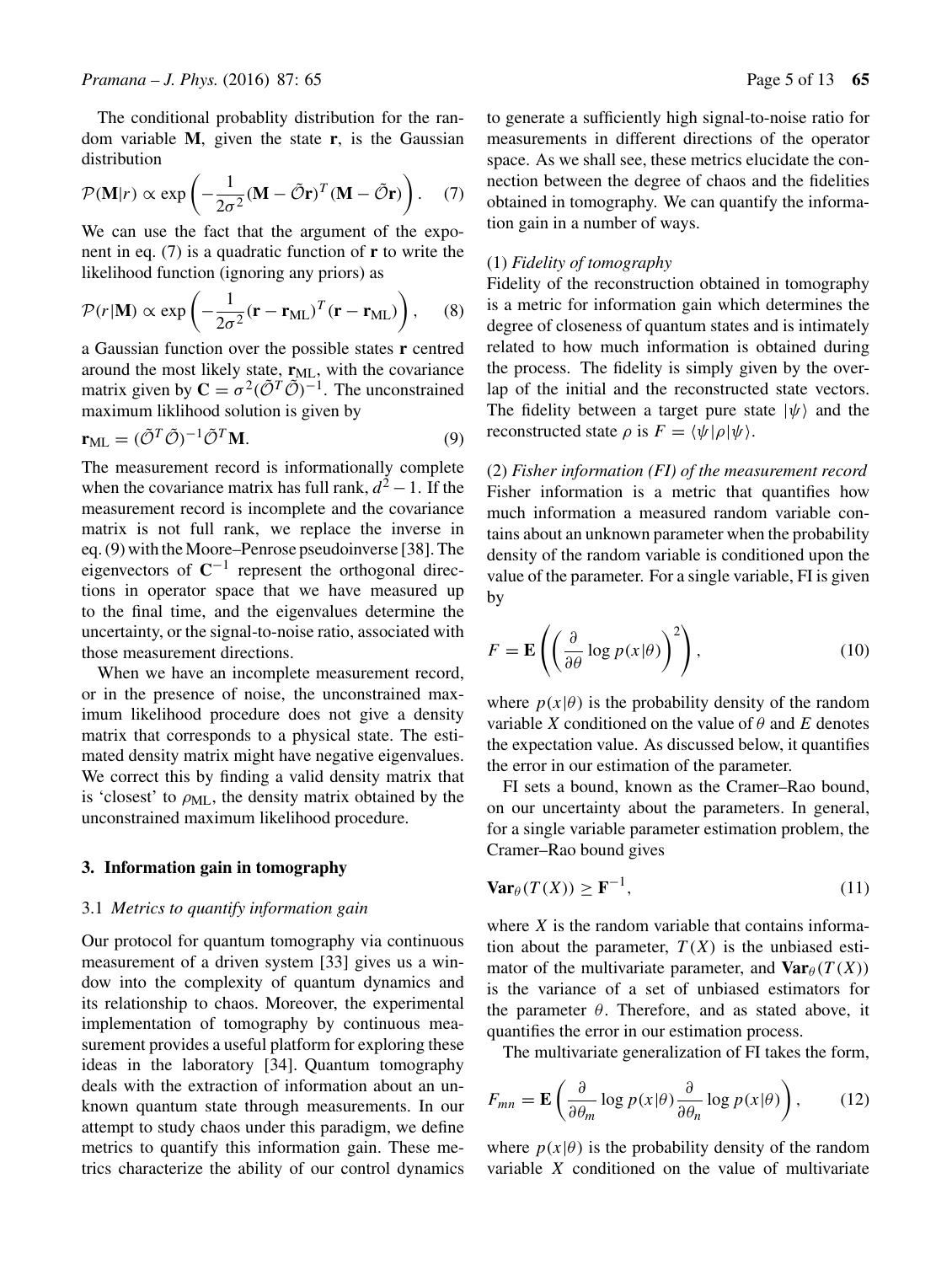parameter,  $\theta = [\theta_1, \theta_2, ..., \theta_d]$ , and *E* denotes the expectation value. The multivariate Cramer–Rao bound is given as

$$
\mathbf{Cov}_{\theta}(T(X)) \ge \mathbf{F}^{-1},\tag{13}
$$

where the matrix inequality,  $A \geq B$ , is understood to mean that the matrix,  $A - B$ , is positive semidefinite. Here *X* is a *d*-dimensional random vector that contains information about the multivariate parameter,  $\theta =$  $[\theta_1, \theta_2, ..., \theta_d]$ ,  $T(X)$  is the unbiased estimator of the multivariate parameter and  $Cov_{\theta}(T(X))$  is the covariance matrix of a set of unbiased estimators for the parameters  $\theta$ . Therefore, and as stated above, it quantifies the error in our estimation process. We can further quantify the correlation between chaos and the performance of quantum state estimation using informationtheoretic metrics. The information obtained in the measurement of a quantum system can be expressed in terms of the uncertainty of the outcomes summed over a set of mutually complementary experiments [39]. In terms of the Hilbert–Schmidt distance between the true and estimated states in quantum state reconstruction, averaged over many runs of the estimator, this information can be written as  $I = \langle \text{Tr}\{(\rho_0 - \bar{\rho})^2\} \rangle$  [40], which in terms of the total uncertainty in the Bloch vector components is  $I = \sum_{\alpha} \langle (\Delta r_{\alpha})^2 \rangle$ . The Cramer–Rao bound tells us that this uncertainty obeys

$$
\langle (\Delta r_{\alpha})^2 \rangle \ge [\mathbf{F}^{-1}]_{\alpha\alpha},\tag{14}
$$

where **F** is the Fisher information matrix associated with the conditional probability distribution, eq. (7), and thus  $I > Tr$  (**F**<sup>-1</sup>).

In the limit of negligible quantum backaction, we saturate this bound. This is because our probability distribution is Gaussian, regardless of the state. In that case, the Fisher information matrix equals the inverse of the covariance matrix,  $\mathbf{F} = \mathbf{C}^{-1}$ , in units of  $\mathbf{N}^2/\sigma^2$ and thus the Cramer–Rao bound reads as

$$
\mathbf{Cov}_{\theta}(T(X)) \geq \mathbf{C}.\tag{15}
$$

We consider the basis in which F, and hence  $\mathbb{C}^{-1}$ , is diagonal,

$$
F' = U F U^T. \tag{16}
$$

Such a transformation is provided by *U* composed from the eigenvectors of **C**. In this representation, the estimate of the newly transformed parameters fluctuate independently of each other. This suggests the possibility to form a single number that quantifies the performance of the tomography scheme as a whole by adding those independent errors,  $\epsilon$ , as

$$
\epsilon \geq \text{Tr}(\mathbf{C}).\tag{17}
$$

Thus,  $1/Tr(C)$ , which is the collective FI, serves as a measure of the amount of information about the parameter  $\theta$  that is present in the data.

# (3) *Shannon entropy of eigen*v*alues of the in*v*erse co*v*ariance matrix*

The mutual information,  $\mathcal{I}[\mathbf{r}; \mathbf{M}]$  quantifies the information we have about parameter **r** from measurement record **M**, which is given by  $\mathcal{I}[\mathbf{r}; \mathbf{M}] = H(\mathbf{M}) - H(\mathbf{M}|\mathbf{r})$ [41]. Here *H* is the Shannon entropy of the given probability distribution. The entropy of the measurement record, *H*(**M**), arises solely due to the shot noise in the probe, and hence is a constant. The mutual information between the Bloch vector and a given measurement record can be expressed as the entropy of the conditional probability distribution (eq. (7))

$$
\mathcal{I}[\mathbf{r}; \mathbf{M}] = -H(\mathbf{M}|\mathbf{r}) = -\frac{1}{2}\log\left(\det \mathbf{C}\right) = \log(1/V),\tag{18}
$$

where  $V$  is the volume of the error-ellipsoid whose semimajor axes are defined by the covariance matrix.

## 3.2 *The quantum kicked top*

How does the presence of chaos in the control dynamics influence our ability to perform tomography? In order to address this question, we chose the 'kickedtop' dynamics [4] as the paradigm to explore quantum chaos in tomography. The Hamiltonian for the kicked top (after setting  $\hbar = 1$ ) is given by

$$
H(t) = \frac{1}{\tau} p J_x + \frac{1}{2j} \kappa J_z^2 \sum_{n = -\infty}^{\infty} \delta(t - n\tau).
$$
 (19)

Here, the operators,  $J_x$ ,  $J_y$  and  $J_z$  are the angular momentum operators obeying the commutation relation  $[J_i, J_j] = i\epsilon_{ijk}J_k$ . The first term in the Hamiltonian describes a precession around the *x*-axis with an angular frequency  $\frac{p}{\tau}$ , and the second term describes a periodic sequence of kicks separated by time period  $\tau$ . Each kick is an impulsive rotation about the *z*-axis by an amount proportional to  $J_z$ . Choosing the external field to act in delta kicks allows us to express the Floquet map (transformation after one period) in a simple form of sequential rotations as

$$
U_{\tau} = e^{-i\lambda J_z^2/2j} e^{-i\alpha J_x}, \qquad (20)
$$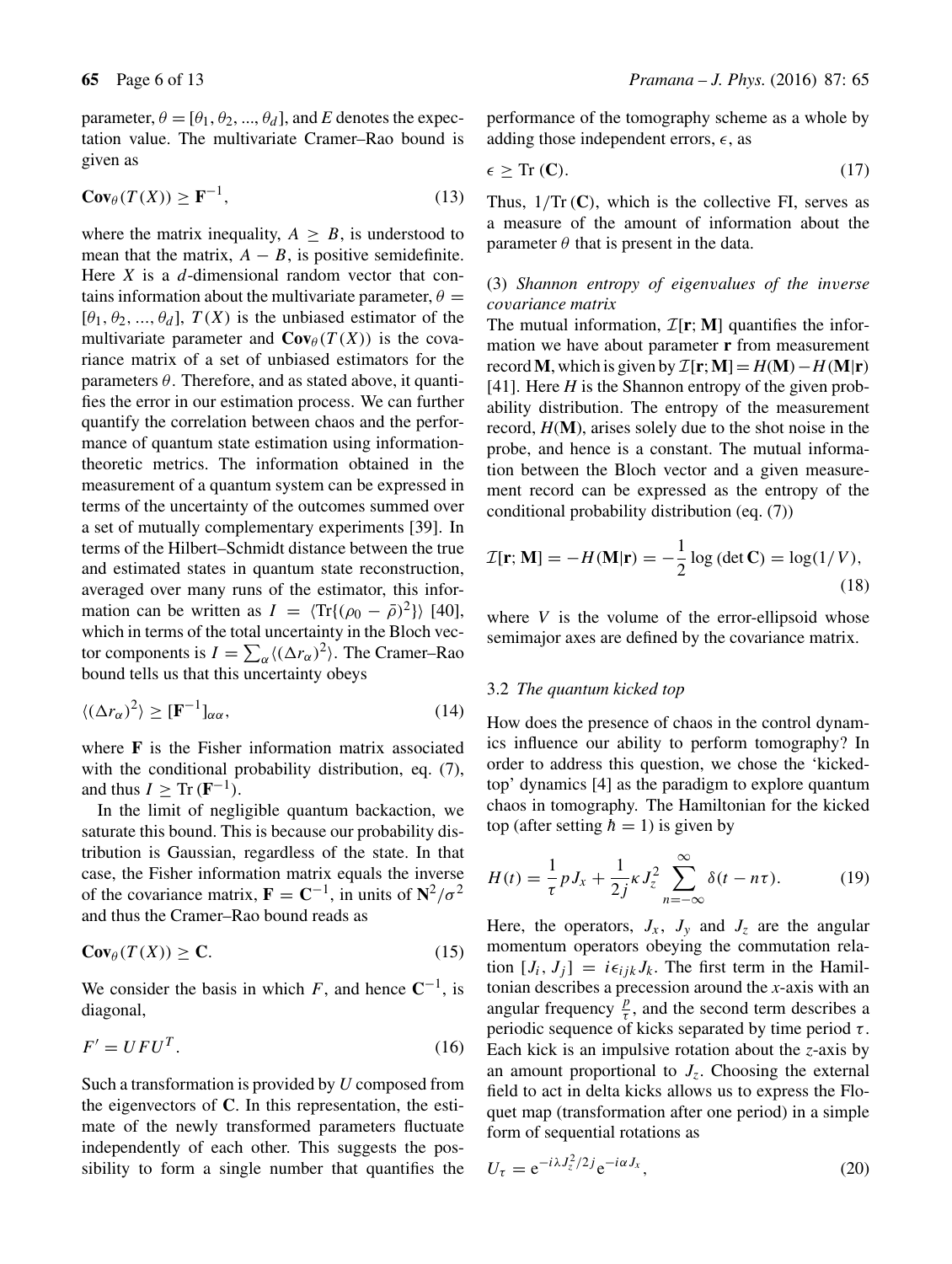where  $\alpha$  and  $\lambda$  are related to p and  $\kappa$ , respectively, in terms of the kicking period. The evolution of the initial quantum state has the form  $U^n \rho U^{\dagger n}$ , where *n* enumerates the kick number or the periodic application of the map. The classical map can be obtained by considering the Heisenberg evolution of the expectation values of the angular momentum operators in a familiar way [4].

The classical dynamics consists of the motion of a unit spin vector on the surface of the sphere. The z-component of a spin and the angle  $\phi$ , denoting its orientation in the  $x-y$  plane, are canonically conjugate, and thus the spin constitutes one canonical degree of freedom. The classical dynamical map has the same physical action as described above in the quantum context – precession of the spin around the *x*-axis with an angular frequency  $\alpha$  followed by an impulsive rotation around the *z*-axis by an amount proportional to  $J_z$  with a proportionality constant  $\lambda$ . In our analysis, we fix  $\alpha = 1.4$  and choose  $\lambda$  to be our chaoticity parameter. As we vary  $\lambda$  from 0 to 7, the dynamics change from highly regular to completely chaotic. As the total magnitude of the spin is a constant of motion, our classical map is two dimensional. We visualize the phase by plotting the *z* and *y* components of motion after every application of the dynamical map.

Figure 1 shows four different regimes of classical dynamics. With the parameters  $\alpha = 1.4$ ,  $\lambda = 0.5$ (figure 1a), the dynamics are highly regular. When  $\alpha = 1.4$  and  $\lambda = 2.5$  (figure 1b), we see a mixed space with chaotic and regular regions of comparable size. The parameters,  $\alpha = 1.4$ ,  $\lambda = 3.0$  (figure 1c), give a phase space that has mostly chaotic regions and finally,  $\alpha$  = 1.4,  $\lambda$  = 7.0 gives a completely chaotic phase space (figure 1d).

A central result of quantum chaos is the connection with the theory of random matrices [4]. In the limit of large Hilbert space dimensions (small  $\hbar$ ) for parameters, such that the classical description of the dynamics shows global chaos, the eigenstates and eigenvalues of the quantum dynamics have the statistical properties of an ensemble of random matrices [6]. The appropriate ensemble depends on the properties of the quantum system under time-reversal symmetry [4]. We thus seek to determine whether there exists an antiunitary



**Figure 1.** Phase-space plots for the kicked top in four regimes. (**a**) Regular phase space:  $\alpha = 1.4$ ,  $\lambda = 0.5$ , (**b**) mixed phase space:  $\alpha = 1.4$ ,  $\lambda = 2.5$ , (c) mostly chaotic:  $\alpha = 1.4$ ,  $\lambda = 3.0$ , (d) fully chaotic phase space:  $\alpha = 1.4$ ,  $\lambda = 7.0$ . The figures depict trajectories on the southern hemisphere (*x* < 0) of the unit sphere where  $X = J_x/j$ ,  $Y = J_y/j$  and  $Z = J_z/j$ , and we take the limit  $j \to \infty$  to get the classical limit as in [4].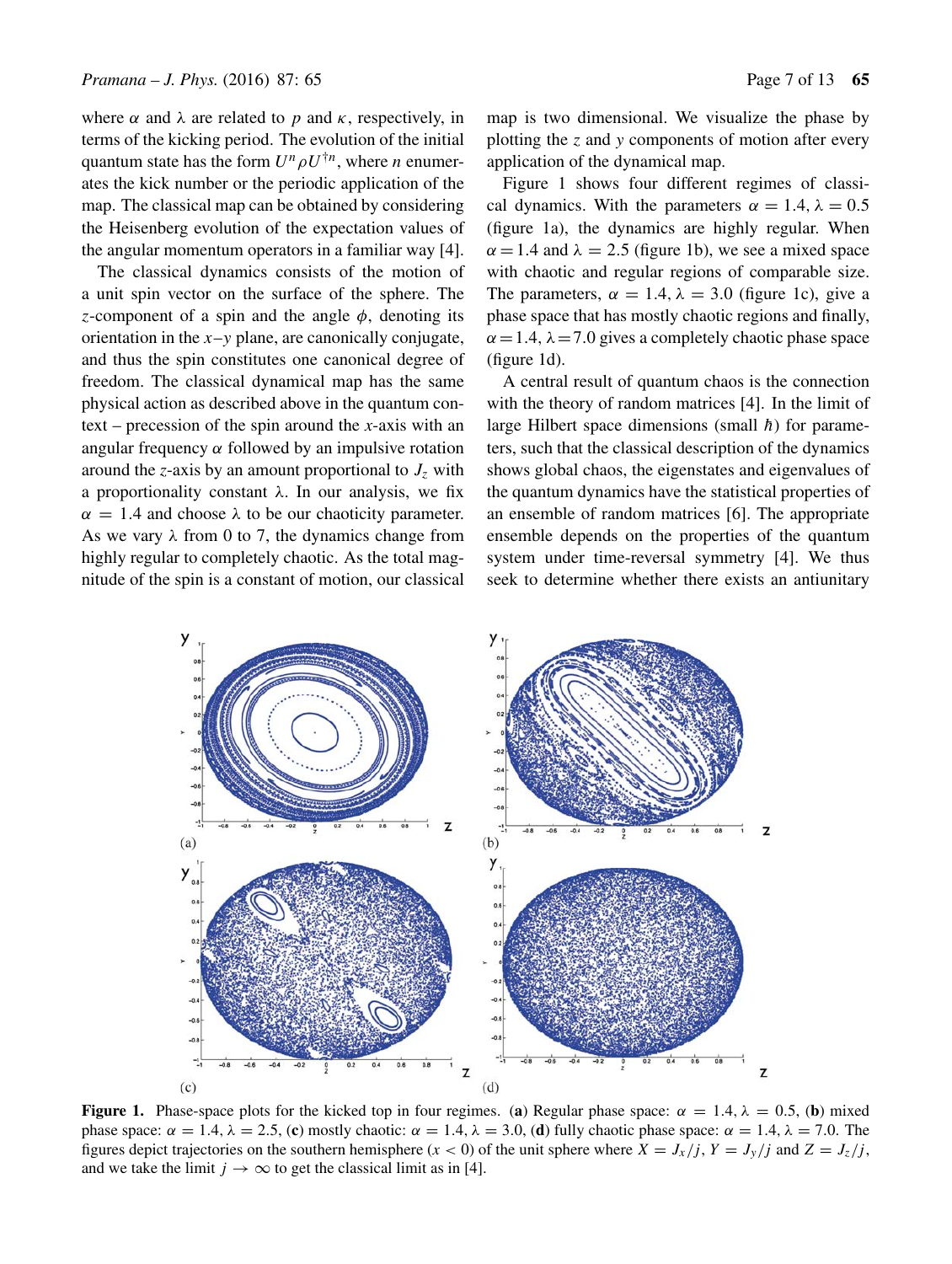(time-reversal) operator  $T$  that has the following action on the Floquet operator:

$$
TU_{\tau}T^{-1} = U_{\tau}^{\dagger} = e^{i\alpha J_x} e^{i\lambda J_z^2/2j}.
$$
 (21)

Consider the generalized time-reversal operation

$$
T = e^{i\alpha J_x} K, \tag{22}
$$

where  $K$  is the complex conjugation operator. It then follows that

$$
TU_{\tau}T^{-1} = (e^{i\alpha J_x} K)(e^{-i\lambda J_z^2/2j}e^{-i\alpha J_x})(Ke^{-i\alpha J_x})
$$
  
\n
$$
= e^{i\alpha J_x}(e^{+i\lambda J_z^2/2j}e^{i\alpha J_x})e^{-i\alpha J_x}
$$
  
\n
$$
= e^{i\alpha J_x}e^{+i\lambda J_z^2/2j} = U_{\tau}^{\dagger}.
$$
 (23)

So the dynamics is time-reversal invariant. Moreover, as  $T^2 = 1$ , there is no Kramer's degeneracy. Given these facts, for parameters in which the classical dynamics is globally chaotic, we expect the Floquet operator to have the statistical properties of a random matrix chosen from the circular orthogonal ensemble (COE) [4].

In order to have maximum information gain, we need  $\sqrt{\det(C^{-1})}$ . The quantity Tr(**C**<sup>−1</sup>) is constrained at  $t_n$ . to condition the dynamics so that we maximize  $1/V =$ One can show that after  $n$  steps

$$
Tr(C^{-1}) = \sum_{i,\alpha} (\mathcal{O}_{i,\alpha})^2 = n ||\mathcal{O}(0)||^2,
$$
 (24)

where  $\|\mathcal{O}(0)\|^2 = \sum_{\alpha} \text{Tr}(\mathcal{O}(0)E_{\alpha})^2$  is the Hilbert– Schmidt square norm and  $\mathcal{O}(0) = J_z$  for our case. Therefore, from the theorem of the arithmetic and geometric means,

$$
\det(\mathbf{C}^{-1}) \le \left(\frac{1}{D} \text{Tr}(\mathbf{C}^{-1})\right)^D = \left(\frac{n}{D} ||\mathcal{O}(0)||^2\right)^D, (25)
$$

where  $D = d^2 - 1$  is the rank of the regularized covariance matrix. The maximum possible value of the mutual information is attained when all eigenvalues are equal, saturating the above inequality. At a given time step, the dynamics that gives the largest mutual information is the one that makes the eigenvalues most equal. If we normalize the eigenvalues of the inverse of the covariance matrix, then as a probability distribution, its Shannon entropy  $E$ , is a measure of how evenly we have sampled all the directions in the operator space. We reach maximum entropy when we measure all directions in the space of matrices equally,

 $E_{\text{max}} = \log(d^2 - 1)$ . This is the most unbiased measurement we can implement that will lead to the highest fidelities, on average, for a random state.

# 3.3 *Signatures of chaos: Information gain in the fully chaotic regime and random matrix theory*

3.3.1 *Results and discussion*. We are now ready to explore the role of chaos in the performance of tomography. Throughout this section, we consider spin  $J = 10$ , a  $d = 21$  dimensional Hilbert space, which is sufficiently large that a minimum uncertainty spin coherent state is a sufficiently confined 'wavepacket' that it can resolve features in the classical phase space. Figure 2 shows the average fidelity of reconstruction of 100 states picked at random according to the Haar measure as a function of the number of applications of the kicked top map, and for different values of chaoticity parameter. We see that the rate of increase in fidelity increases with the degree of chaos. The final fidelity achieved after a fixed number of kicks is also correlated with the degree of chaos. We can understand the above results by studying the information gain in tomography as a function of the degree of chaos in the control dynamics. Figure 3 shows the behaviour of entropy  $E$  of the covariance matrix, as defined above, as a function of the number of applications of the kicked top map, and for different values of chaoticity parameter. We see that the rate of increase



**Figure 2.** Fidelity of reconstruction as a function of the number of applications of the kicked top map. The fidelity is calculated as the average fidelity of reconstruction of 100 states picked at random according to the Haar measure. The parameters of the kicked top are as described in the text, with  $\alpha = 1.4$  fixed. We show fidelity for different choices of chaoticity parameters. Both the rate of growth and the final value of fidelities are increased with higher values of  $\lambda$ .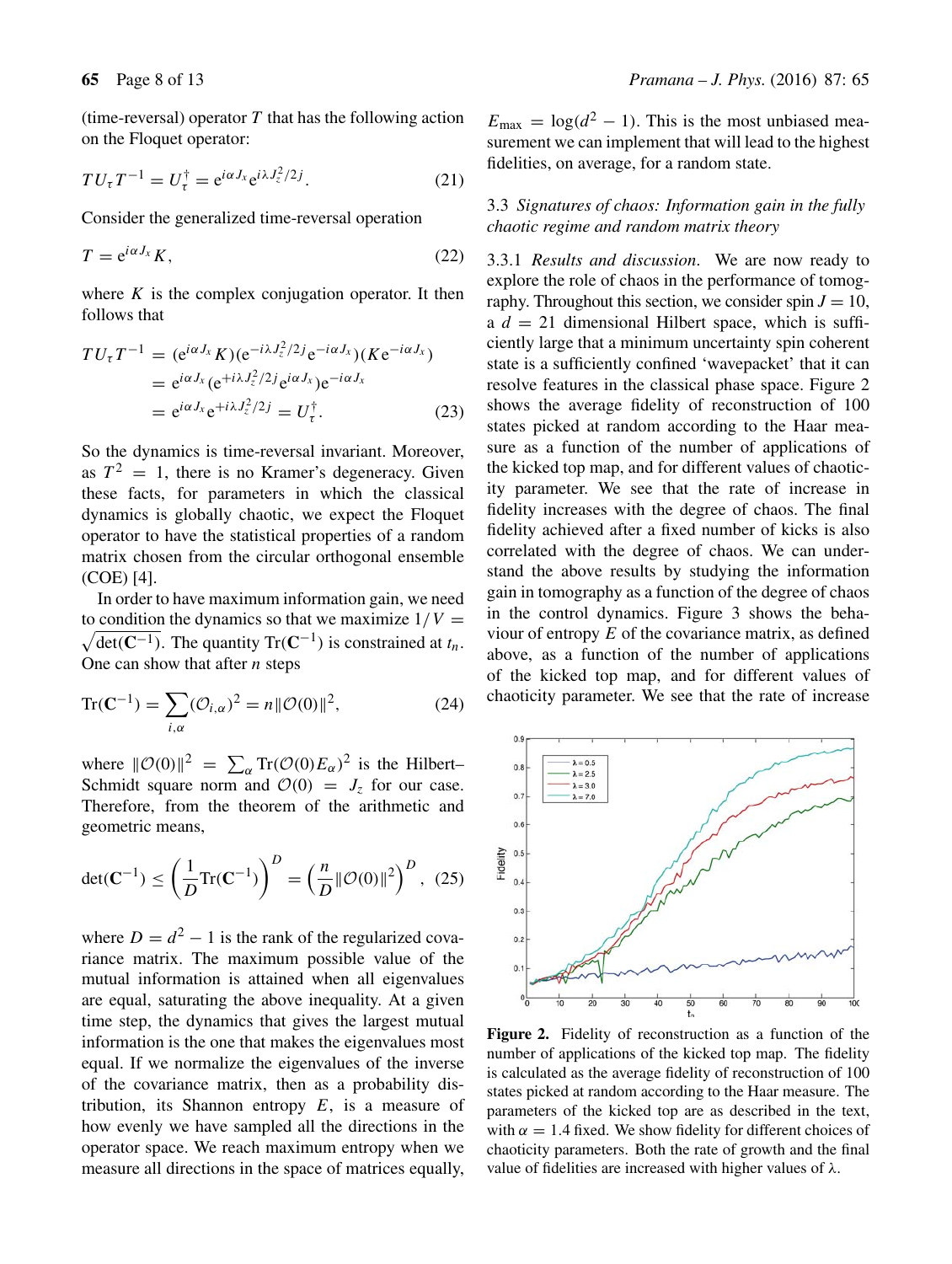

**Figure 3.** The Shannon entropy of the normalized eigenvalues of the inverse of covariance matrix as a function of the number of applications of the kicked top map: (**a**) Shorttime behaviour and (**b**) long-time/asymptotic behaviour. The parameters are as described in the text.

of entropy for short times, figure 3a, is correlated with the degree of chaos present in the control dynamics. The asymptotic value of the entropy reached also increases with the chaoticity parameter. Chaotic dynamics provides a measurement record with a large signal-tonoise ratio in all the directions in the operator space. An increase in the chaoticity parameter results in an increasingly unbiased measurement process that will yield high fidelities for estimating random quantum states. Figure 3a shows the behaviour of entropy at short time-scales, while we see asymptotic behaviour in figure 3b. The collective FI, 1/Tr(**C**), tells us about the amount of information our measurement record contains about the parameters that define the density matrix. Figure 4 shows the behaviour of the FI as a function of the number of applications of the kicked top map, and for different values of chaoticity parameter. We see that the rate of increase of the FI is correlated with the degree of chaos present in the control dynamics. As our dynamics become increasingly chaotic, we obtain higher values for the FI at a given time. We expect the FI to be correlated with the average fidelities of estimation for an ensemble of random states. When the system is driven by dynamics that are completely chaotic, we expect the information gain and the fidelity to follow the predictions from random matrix theory. Figure 5 shows the behaviour of fidelity, Shannon entropy and the FI of the inverse of the covariance matrix as functions of the number of applications of



Figure 4. The FI of the parameter estimation in tomography as a function of the number of applications of the kicked top map: (**a**) Short-time behaviour and (**b**) long-time/ asymptotic behaviour. The parameters are as described in the text.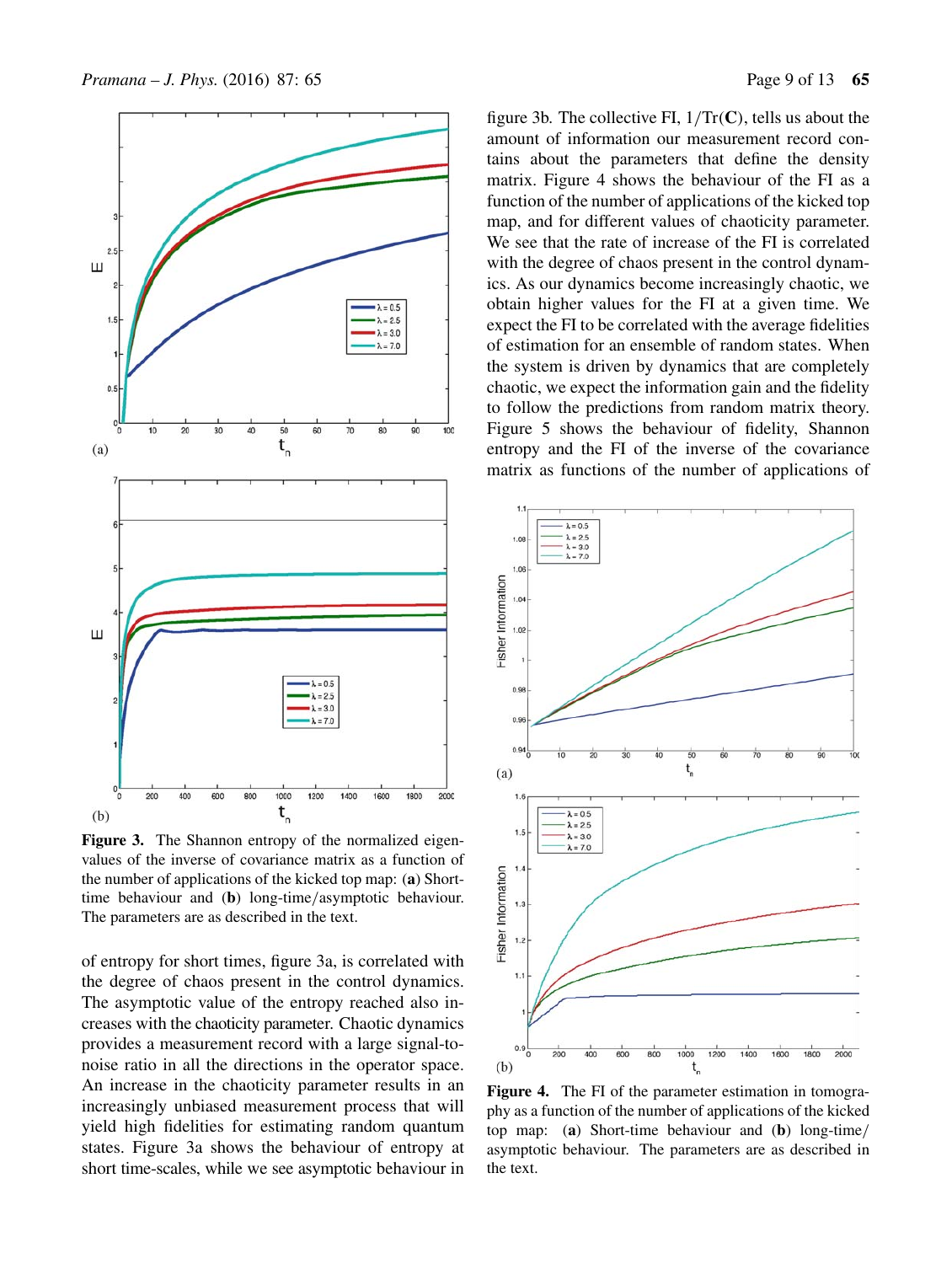

**Figure 5.** Comparison between the tomography performed by the repeated application of kicked top in the fully chaotic regime (the blue line) and that by a typical random unitary picked from the COE (the green line). (**a**) The average fidelity of reconstruction of 100 states picked at random according to the Haar measure, (**b**) the Fisher information, (**c**) the Shannon entropy of the normalized eigenvalues of the inverse of covariance matrix as a function of the number of applications of the map. The dotted line gives the upper bound on the entropy,  $E_{\text{max}} = \log(d^2 - 1)$ .

the kicked top map (the blue line) and compares them with the corresponding quantities for a typical random unitary picked from the COE (the green line). We see a strong agreement between our predictions from random matrix theory and the entropy calculation for the evolution by a completely chaotic map.

We test our predictions from the random matrix theory for chaotic maps without a time-reversal symmetry. For example, another type of the 'kicked top' map without time-reversal symmetry [42] is given by

$$
U_{\tau} = e^{-i\lambda_1 - iJ_x^2 - i\alpha_1 J_x} e^{-i\lambda_2 - iJ_y^2 - i\alpha_2 J_y} e^{-i\lambda_3 J_z^2 - i\alpha_3 J_z}.
$$
\n(26)

In figure 6, we repeat the above calculations for this map. In this case, the appropriate random matrix ensemble is the CUE. We see an excellent agreement between the behaviour of fidelity, Shannon entropy and the FI, as predicted by random matrix theory, and that for the evolution by a completely chaotic map without the time-reversal symmetry [42].

When all the eigenvalues of the inverse of the covariance matrix are equal, we have an upper bound on the entropy,  $E_{\text{max}} = \log(d^2 - 1)$ . Figures 5 and 6 compare the entropy values achieved by the repeated application of the same unitary (time-reversal invariant or otherwise) to  $E_{\text{max}}$ . We see that we fall significantly short of  $E_{\text{max}}$  by such a procedure.

So far, we have considered the application of the same unitary matrix periodically to obtain the measurement record. However, this alone does not give us an informationally complete measurement record; high fidelities are reached only when we make use of the positivity constraint [43]. On the other hand, we can consider application of a series of different random unitaries [44]. In that case, we expect to rapidly reach an informationally complete set and thus rapidly gain information about tomography. In figure 7, we plot fidelities, Shannon entropy and the FI achieved by applying a different random unitary at each time step, picked from the unitarily-invariant Haar measure, and compare it with the results obtained by the repeated application of the same unitary (picked from the COE and CUE). We also see that we reach the upper bound,  $E_{\text{max}}$ , asymptotically, by this method. Indeed, an application of a different random unitary is the most unbiased dynamics we can hope to perform.

3.3.2 *Analytical expressions for information gain*. In this section, we use random matrix theory to predict



**Figure 6.** Same as figure 4, but for a kicked top without time-reversal invariance (eq. (26)) (the blue line). In this case as well, the results are well predicted by modelling the dynamics by random matrices sampled from the CUE (the green line).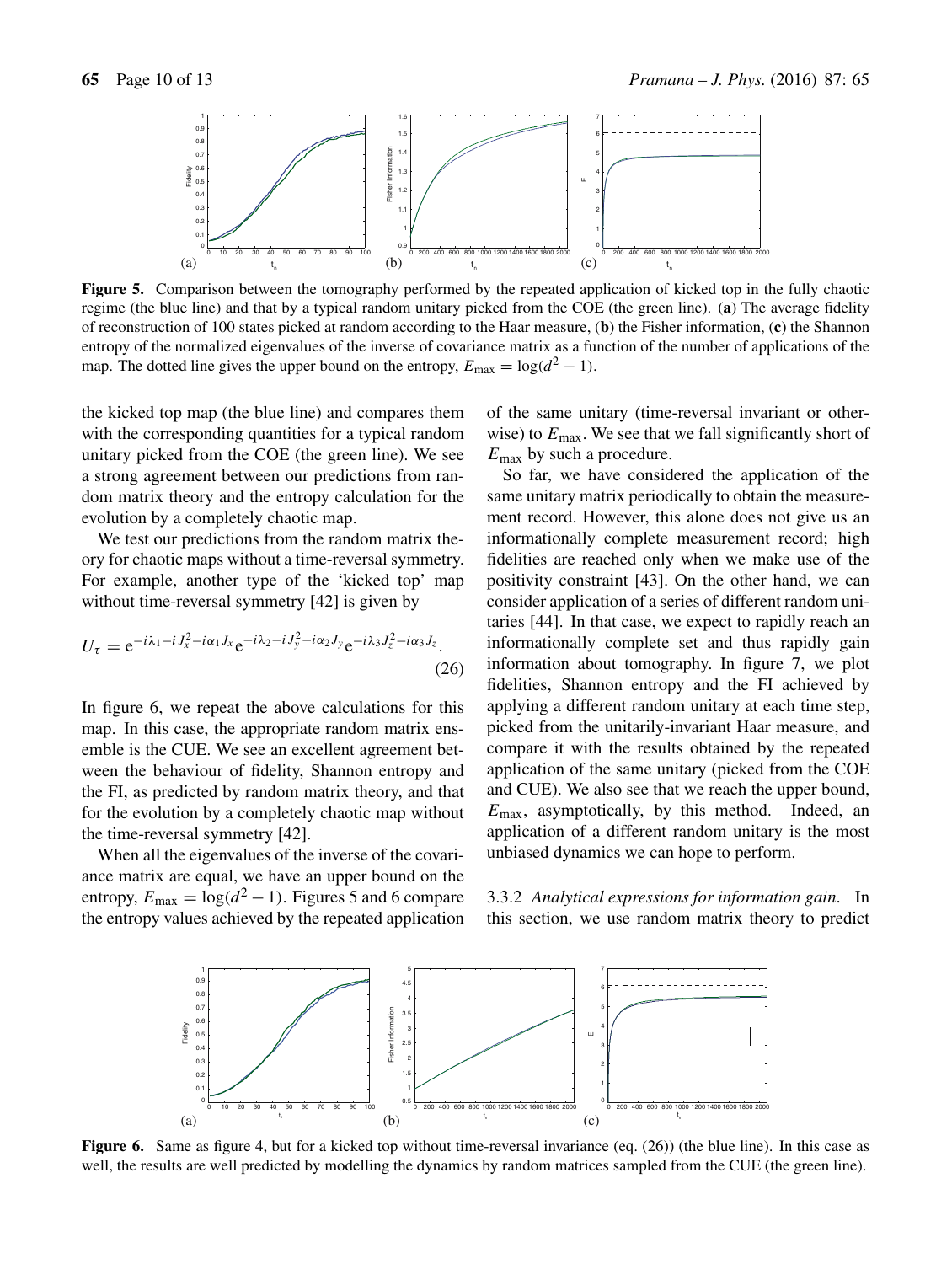

**Figure 7.** Comparison between tomography performed by applying a different random unitary at each time step, picked from the unitarily invariant Haar measure (magenta line) and that by a repeated application of a random unitary picked from the COE (blue line) and the CUE (red line). The dotted line gives the upper bound on the entropy,  $E_{\text{max}} = \log(d^2 - 1)$ .

the information gain in tomography when we apply the unitary map  $U_{\tau}$  periodically.

(1) *The quantum kicked top*: In our system, we have a symmetry given by the parity operator  $R$  that has the form

$$
R = e^{-i\pi J_x}.
$$
 (27)

Our unitary map,  $U$ , being the kicked top or the appropriate COE sampled matrix, will commute with *R*, i.e.,  $[R, U] = 0$ . Thus, there exists a basis in which *U* and *R* are diagonal. First, note that the eigenvalues of *R* are  $\pm 1$ . Then, let us define a basis,  $\{ |R_i \rangle \}$ , where  $|R_i \rangle =$  $|R_j^{(-)}\rangle$  for  $j = 1, ..., a$  and  $|R_j\rangle = |R_j^{(+)}\rangle$  for  $k = a +$  $1, \ldots, d$ , corresponding to the eigenvalues  $-1$  and  $+1$ , and where  $a \in \{(d+1)/2, (d-1)/2\}$ . As *U* is also diagonal in this basis, an asymptotic approximation to the inverse of the covariance matrix is

$$
C^{-1} \approx n \left[ \sum_{j,k=1}^{d} |\langle R_k | O_0 | R_j \rangle|^2 | R_k, R_j \rangle \langle R_k, R_j | + \sum_{j \neq k=1}^{d} \langle R_j | O_0 | R_j \rangle \langle R_k | O_0 | R_k \rangle | R_j, R_j \rangle \langle R_k, R_k | \right].
$$
\n(28)

Our initial observable,  $O_0 = J_z$ , anticommutes with R, which means

$$
RJ_z R^{\dagger} = -J_z. \tag{29}
$$

Because of this, we see that

$$
\langle R_j^{(-)} | J_z | R_k^{(-)} \rangle = -\langle R_j^{(-)} | J_z | R_k^{(-)} \rangle = 0, \n\text{for } j, k = 1, ..., a
$$
\n(30)

and

$$
\langle R_j^{(+)} | J_z | R_k^{(+)} \rangle = -\langle R_j^{(+)} | J_z | R_k^{(+)} \rangle = 0, \n\text{for } j, k = a+1, ..., d
$$
\n(31)

As discussed in eq. (24), we know that after a time  $t_n$ , the trace of the inverse covariance matrix is given

by Tr( $\mathbb{C}^{-1}$ ) =  $n\beta$ , where  $\beta = \|\mathcal{O}(0)\|^2$  is a constant independent of the Floquet map,  $U_{\tau}$ , driving the system.

Thus, the matrix representation of  $J_z$  in the ordered basis in which  $R$  is diagonal is antiblock diagonal. We immediately see that eq. (28) simplifies to

$$
C^{-1} \approx n \left[ \sum_{j,k=1}^{d} |\langle R_k | O_0 | R_j \rangle|^2 | R_k, R_j \rangle \langle R_k, R_j | \right].
$$
\n(32)

In this basis,  $C^{-1}$  is approximately diagonal. So we can actually give an analytical formula for the Shannon entropy. Remember that we previously defined the normalization factor as  $\beta$ . So the eigenvalues of  $C^{-1}$ are simply  $|\langle R_k|O_0|R_i\rangle|^2/\beta$ . To compute the expected value of the Shannon entropy, we use the results of Wootters [45] for the expected value of entropy of the entries of a state expressed in a random basis, and sampled from the appropriate ensemble. We see that as  $J_z$ is antiblock diagonal, there are only  $2 \times (d - 1)/2 \times$  $(d+1)/2$  nonzero terms.

Now, we can directly use Wootters formula for the expected Shannon entropy,

$$
H_{\rm exp} = \log(D) - 0.729637
$$
  
=  $\log\left(\frac{d^2 - 1}{2}\right) - 0.729637.$  (33)

For  $d = 21$ , we get  $H_{\text{exp}} = 4.66$ . Numerically, we find a somewhat larger value for the kicked top,  $H_{\text{KT}}$  $= 4.85$  and  $H_{av} = 4.69$  for entropy averaged over 100 block diagonal COE matrices. This is due to the fluctuations in  $H$  about the expected value and these fluctuations reduce as we increase d and we find an excellent convergence with the analytical expression derived above.

(2) *The CUE*: The above analysis can be carried over to a quantum map that does not have time-reversal symmetry. In this case, as there is no parity symmetry, there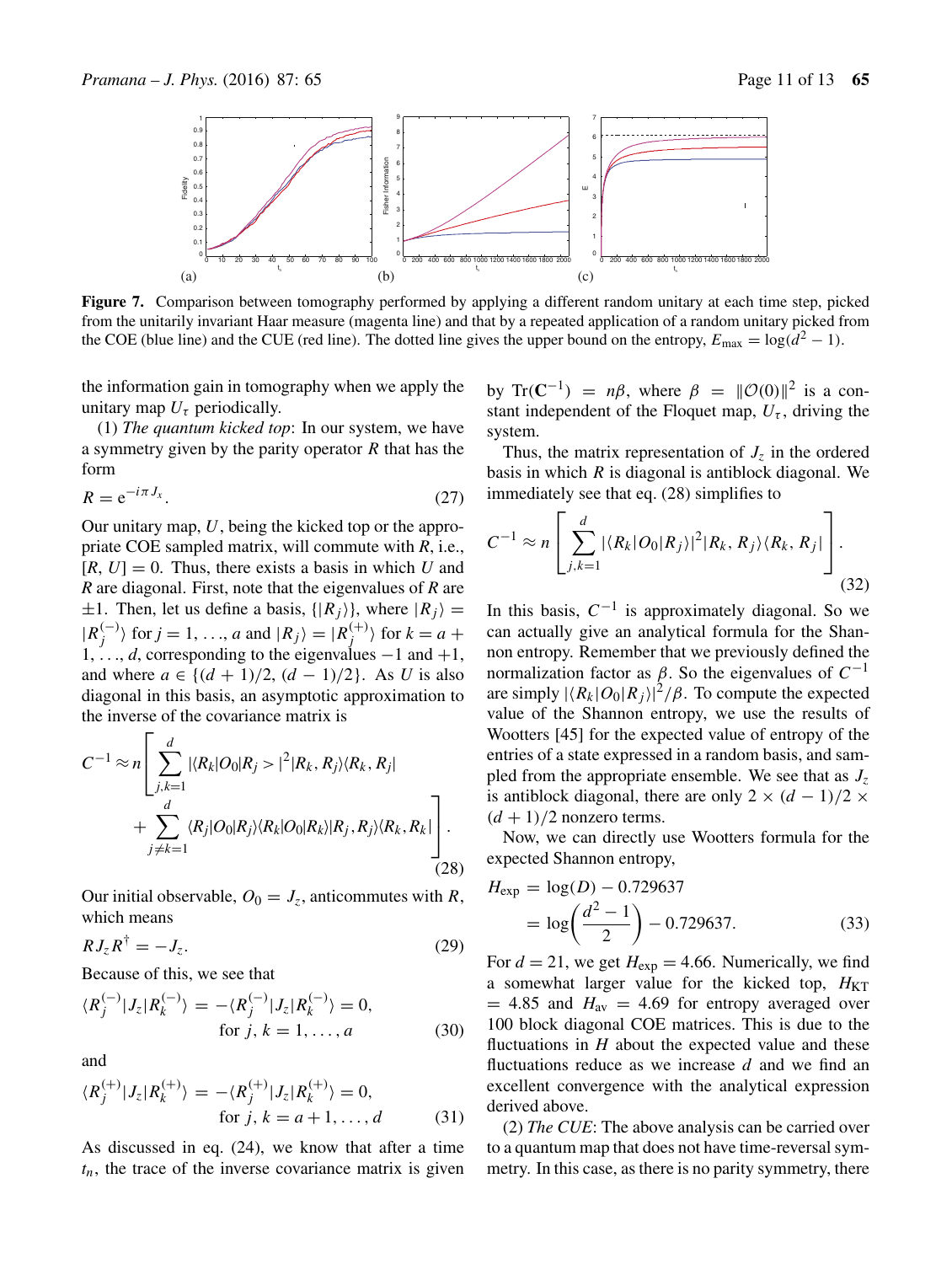$$
H_{\rm exp} = \log(d^2 - 1) - 0.729637,\tag{34}
$$

get for the expected Shannon entropy as

which agrees remarkably well with our numerical simulations (for  $d = 21$ ,  $H_{\text{exp}} = 5.35$ ).

(3) *A different Haar random unitary at each time step*: In this case, we explore the complete Hilbert space and we get  $H_{\text{exp}} = \log(d^2 - 1)$ , which agree very well with our simulations (for  $d = 21$ ,  $H_{\text{exp}} = 6.08$ ). The maximum possible value of the mutual information is attained when all eigenvalues of the covariance matrix are equal. In order to extract maximum information about a random state, we must measure all components of the Bloch vector with maximum precision. In finite time, we obtain the best estimate by dividing evenly among all the observables.

# **4. Conclusion and outlook**

The missing information in deterministic chaos is the 'initial condition'. A time history of a trajectory at discrete times is an archive of information about the initial conditions given perfect knowledge about the dynamics. Moreover, if the dynamics is chaotic, the rate at which we learn information increases due to the rapid Lyapunov divergence of distinguishable trajectories and we expect unbiased information because of the ergodic mixing of phase space. That is, if the information is generated by chaotic dynamics, the trajectory is random, and all initial conditions are equally likely until we invert the data and discover the initial state.

Dynamics sensitive to the initial conditions will reveal more information about the initial conditions as one observes the system trajectory in the course of time. Classically chaotic dynamics generates this unpredictability, or information to be gained about the initial coordinates of the trajectory. Similarly, we found that the rate at which one obtains information about an initially unknown quantum state in quantum tomography is correlated with the extent of chaos in the system. This is a new quantum signature of classical chaos. In fact, our results can be regarded as signatures of chaos in quantum systems undergoing unitary evolution, as measurement backaction is negligible. We have been able to quantify the information gain using the FI associated with estimating the parameters of the unknown quantum state. When the system is fully chaotic, the rate of information gain agrees with the predictions of random matrix theory.

At its core, our approach is akin to the Kolmogorov– Sinai (KS) entropy measure of chaos [46]. Incomplete information about the initial condition leads to unpredictability of a time history. In the presence of classical chaos, in order to predict which coarse-grained cell in phase space a trajectory will land at a later time, we require an exponentially increasing fine-grained knowledge of the initial condition. The KS entropy is the rate of increase, and is related to the positive Lyapunov exponents of the system. Is there a meaningful quantum definition of KS entropy? Our results seem to suggest this. In order to predict the measurement record with a fixed uncertainty, we need to learn more and more about the initial condition. Is the rate at which we obtain this information exponentially fast when the system is quantum chaotic? Does this converge to the classical Lyapunov exponents in the limit of large action (small  $\hbar$ )? There are many important subtleties in these questions.

As we gain more and more information, eventually quantum backaction becomes important in the measurement history. The number of copies we have and the shot noise on the probe limits the ultimate resolution with which we can deduce the quantum state [47]. Unlike classical dynamics, we can never consider infinite resolution, even in principle. The quantum resolution is limited by the size of  $\hbar$ . As the dimension of the Hilbert space increases, and hence the effective  $\hbar$ decreases, we expect to see an even sharper difference in the information gain as a function of chaoticity. In the limit when  $d$ , the dimension of the Hilbert space, becomes infinity, we expect the rate of information gain to be intimately related to the classical Lyapunov exponents. How all these translate into a quantum definition of KS entropy is an important subject of further investigation.

In principle, we never have perfect knowledge of the dynamics. This is related to hypersensitivity to perturbations [48] in quantum chaotic dynamics. This implies that, though quantum systems show no sensitivity to initial conditions, due to unitarity, they do show a sensitivity to parameters in the Hamiltonian [8,49]. How does this fundamentally limit our ability to perform quantum state reconstruction when the system is sufficiently complex, and the equivalent dynamics is chaotic? This poses interesting questions for quantum tomography and, more interestingly, for quantum simulations. Under what conditions are the system dynamics sensitive to perturbations and how